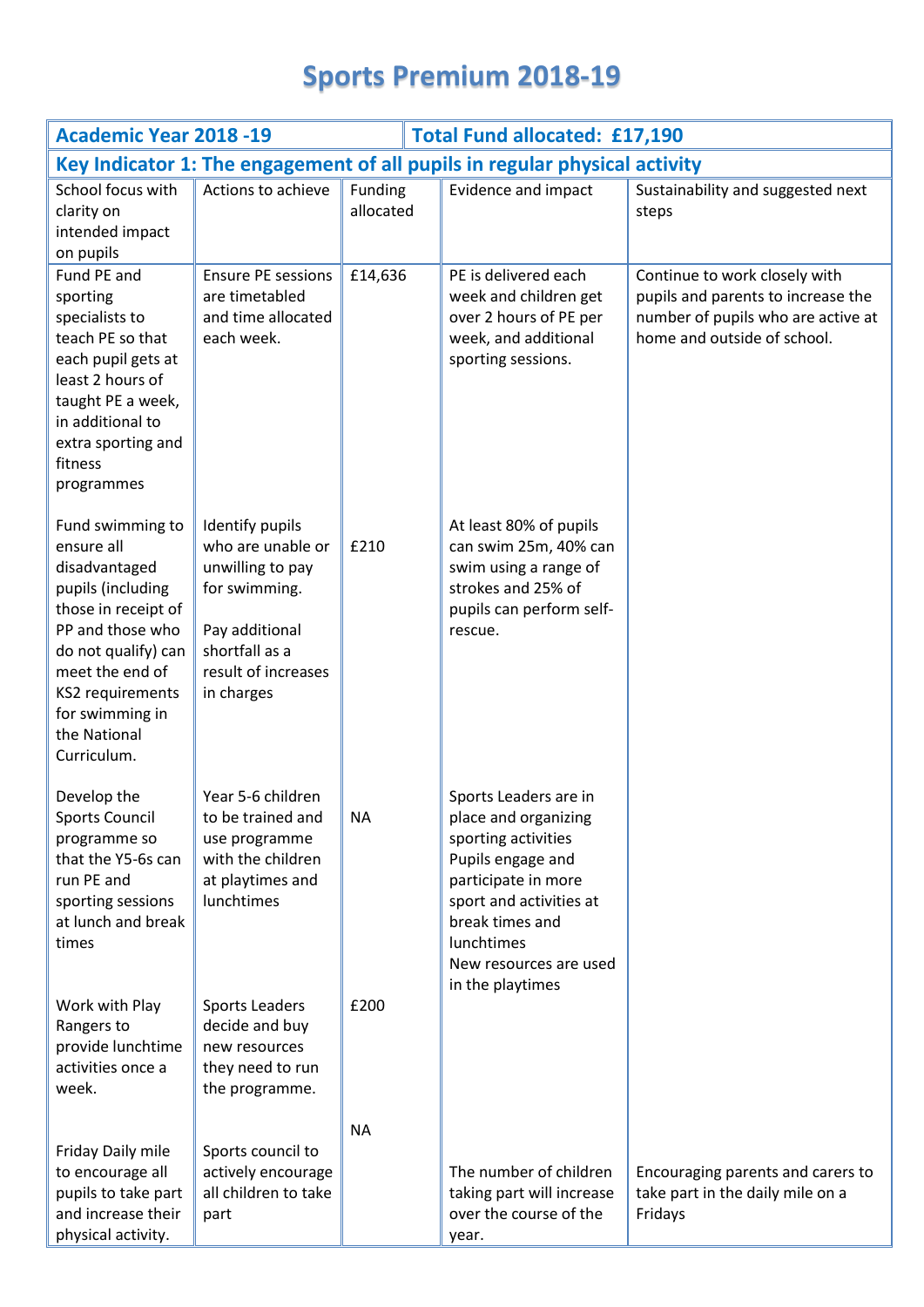| Key Indicator 2: the profile of PE and sport being raised across the school as a tool for<br>whole school improvement.                                                                                     |                                                                                                                                                            |                      |                                                                                                                                                  |                                                                                                                                                                                                   |  |  |  |  |
|------------------------------------------------------------------------------------------------------------------------------------------------------------------------------------------------------------|------------------------------------------------------------------------------------------------------------------------------------------------------------|----------------------|--------------------------------------------------------------------------------------------------------------------------------------------------|---------------------------------------------------------------------------------------------------------------------------------------------------------------------------------------------------|--|--|--|--|
| School focus with<br>clarity on<br>intended impact<br>on pupils                                                                                                                                            | Actions to achieve                                                                                                                                         | Funding<br>allocated | Evidence and impact                                                                                                                              | Sustainability and suggested next<br>steps                                                                                                                                                        |  |  |  |  |
| Celebration<br>assembly(ies) are<br>used to celebrate<br>and encourage the<br>participation of<br>wider sporting<br>pursuits, and to<br>encourage all<br>pupils to aspire to<br>being involved in<br>sport | Achievements<br>celebrated in<br>assemblies,<br>including match<br>results,<br>achievements in<br>lessons and pupils'<br>outside sporting<br>achievements. | £100                 | All pupils at some points<br>in the year have the<br>opportunity to take part<br>or be involved in<br>assemblies                                 | Profile of the school amongst the<br>wider community and in local press<br>is widened and parents new to the<br>area and school recognize the<br>school's achievements and sporting<br>successes. |  |  |  |  |
|                                                                                                                                                                                                            | Hold a dance<br>focus week<br>including<br>assemblies<br>involving pupils<br>from across all<br>classes.                                                   | £200                 | Newsletters and web-<br>site have information<br>and celebrations of<br>sporting success.                                                        |                                                                                                                                                                                                   |  |  |  |  |
| Ensure that<br>gymnastic and<br>athletics<br>equipment are<br>suitable to carry<br>out the PE scheme<br>of work.                                                                                           | Ensure equipment<br>is suitable and<br>audit poor PE and<br>gymnastic<br>equipment.<br>Purchase new<br>equipment as<br>needed.                             | £500                 | Pupils are proud to be<br>involved in assemblies<br>and on the newsletter<br>which impacts on<br>improvements in self-<br>belief and confidence. |                                                                                                                                                                                                   |  |  |  |  |
| Use the<br>newsletter and<br>web site to raise<br>the profile of PE<br>across the school                                                                                                                   |                                                                                                                                                            | <b>NA</b>            | Increased self-<br>belief/confidence are<br>having an impact on<br>learning across the<br>school.                                                |                                                                                                                                                                                                   |  |  |  |  |
|                                                                                                                                                                                                            |                                                                                                                                                            |                      |                                                                                                                                                  |                                                                                                                                                                                                   |  |  |  |  |